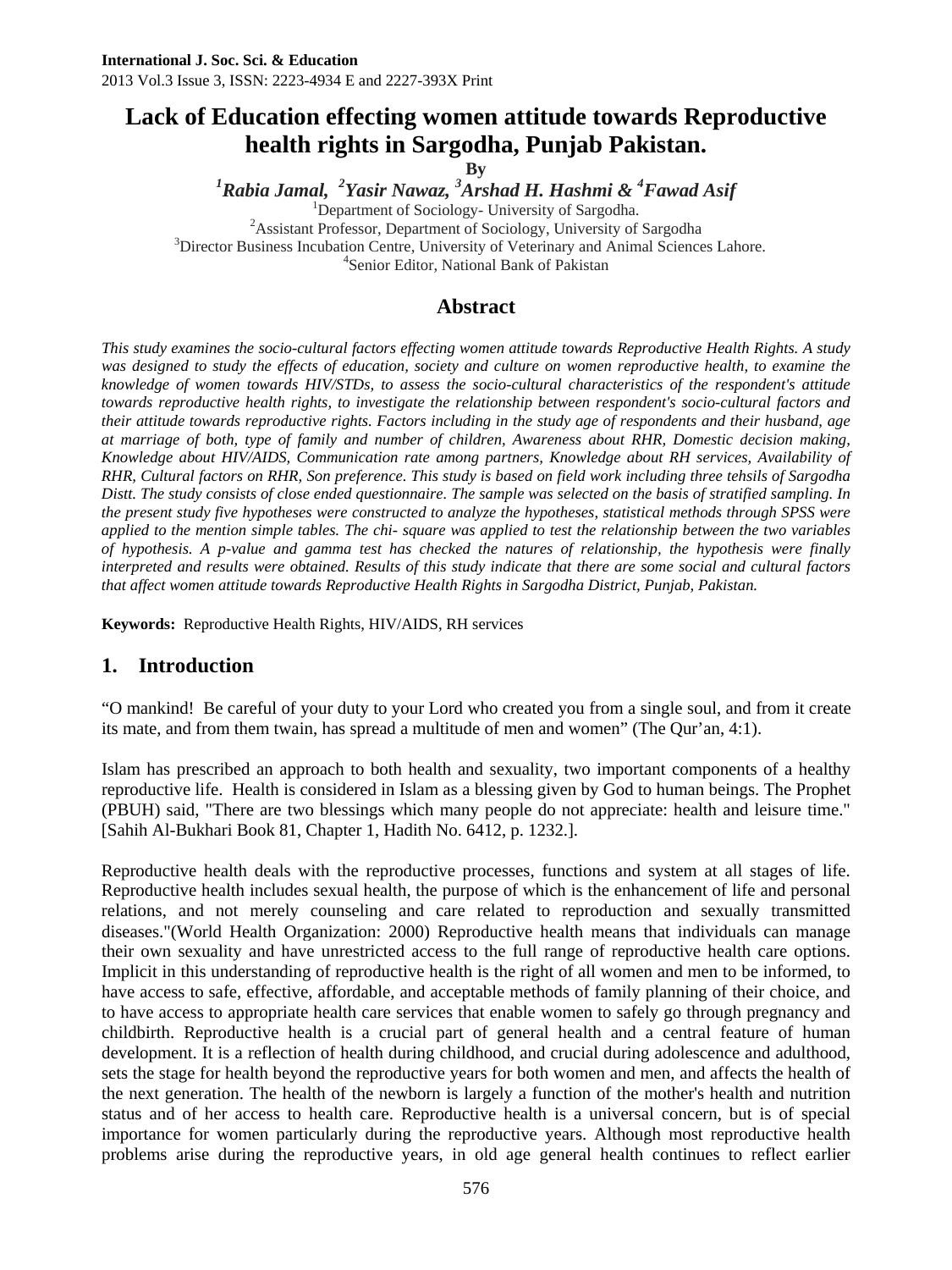reproductive life events. Men too have reproductive health concerns and needs though their general health is affected be reproductive health to a lesser extent than is the case for women. However, men have particular roles and responsibilities in terms of women's reproductive health because of their decisionmaking powers in reproductive health matters. At each stage of life individual needs differ. However, there is a cumulative effect across the life course þ events at each phase having important implications for future well-being. Failure to deal with reproductive health problems at any stage in life sets the scene for later health and developmental problems. Because reproductive health is such an important component of general health it is a prerequisite for social, economic and human development. The highest attainable level of health is not only a fundamental human right for all; it is also a social and economic imperative because human energy and creativity are the driving forces of development. Such energy and creativity cannot be generated by sick, tired people, and consequently a healthy and active population becomes a prerequisite of social and economic development.

Reproductive rights are legal rights and freedom relating to reproduction and reproductive health. The World Health Organization define reproductive rights as follows: Reproductive rights rest on the recognition of the basic right of all couples and individuals to decide freely and responsibly the number, spacing and timing of their children and to have the information and means to do so, and the right to attain the highest standard of sexual and reproductive health. They also include the right of all to make decisions concerning reproduction free of discrimination, coercion and violence. Reproductive rights may include some or all of the following: the right to legal or safe abortion, the right to birth control, the right to access quality reproductive healthcare, and the right to education and access in order to make free and informed reproductive choices. Reproductive rights may also include the right to receive education about contraception and sexually transmitted infections, and freedom from coerced sterilization, abortion, and contraception, and protection from gender-based practices such as female genital mutilation (FGM) and male genital mutilation (MGM).

Reproductive rights began to develop as a subset of human rights at the United Nation's 1968 International Conference on Human Rights. The resulting non binding Proclamation of Teheran was the first international document to recognize one of these rights when it stated that: "Parents have a basic human right to determine freely and responsibly the number and the spacing of their children." States, though, have been slow in incorporating these rights in internationally legally binding instruments. Thus, while some of these rights have already been recognized in hard law, that is, in legally binding international human rights instruments, others have been mentioned only in non binding recommendations and, therefore, have at best the status of soft law in international law, while a further group is yet to be accepted by the international Community and therefore remains at the level of advocacy. (World Health Organization report, 2002).

The issues rose in Beijing and Cairo regarding women's reproductive health and sexuality are human rights issues. Reinforcing them are universal human rights standards defined in the Universal Declaration of Human Rights, CEDAW, the International Covenant on Economic, Social and Cultural Rights, and other widely adhered to international human rights treaties and Declarations -- powerful tools that must be put to use to enhance efforts for the advancement of women's reproductive and sexual health. Reproductive health contributes enormously to physical and psychosocial comfort and closeness, and to personal and social maturation þ poor Reproductive health is frequently associated with disease, abuse, exploitation, unwanted pregnancy, and death. (World Report on Women's Health, 2004).

The men living in urban areas and enjoying higher level of education and economic status are witnessed to men of higher economic status have better understanding of reproductive health issues and to get treatment for STDs and other diseases more frequently (Singh et al., 1998), Throughout the world, the increase in educational level and especially the education of women and attainment of higher level of education by their children are correlated with the lower fertility levels. (Lam, *et al.* 1993; Levine *et al.*  1991; Martin and Juarez, 1994).Along with the economic effects of education, education infuses the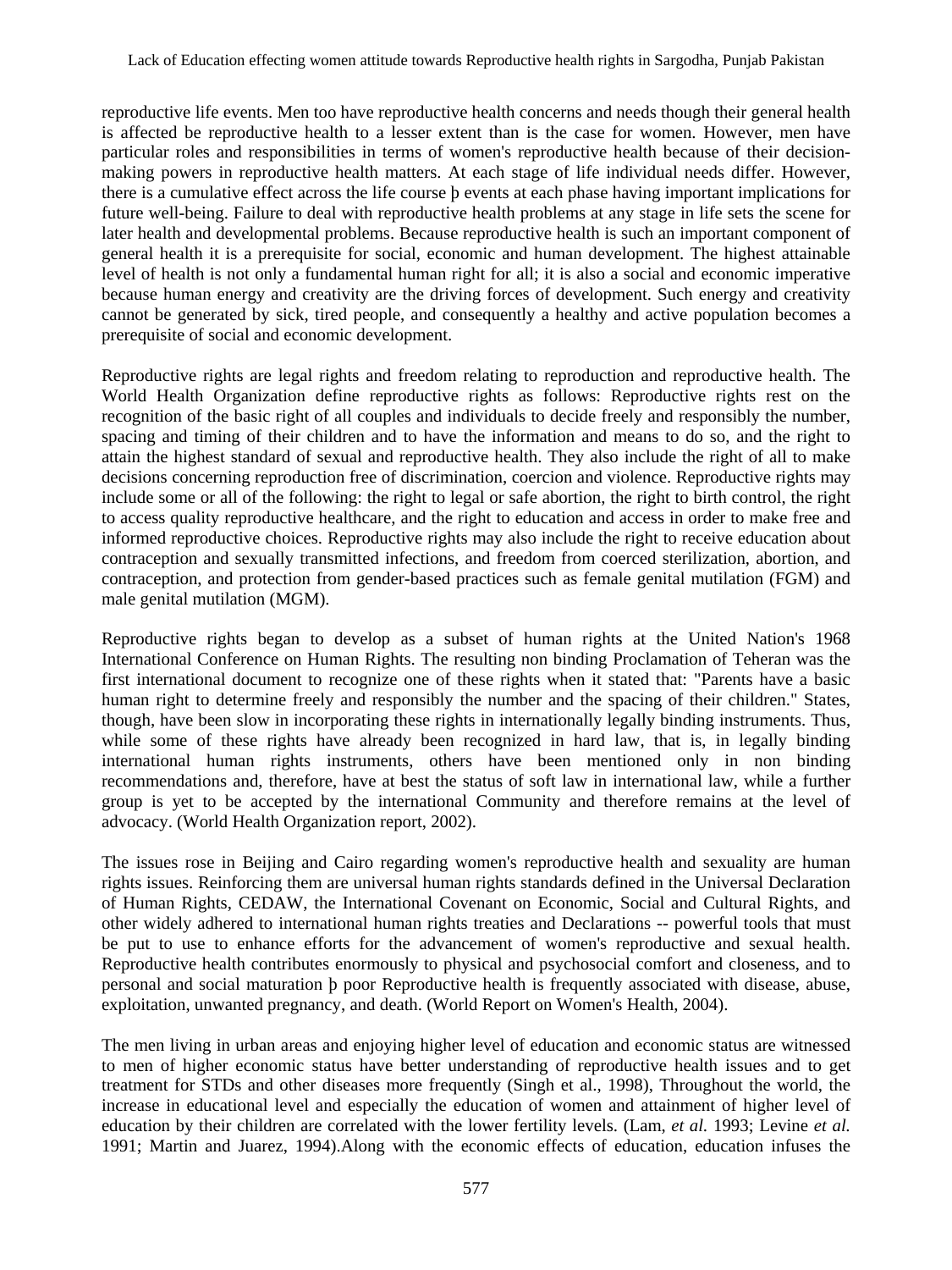idealism Euro/American ideas in young people by the schools in many industrialization nations. (Caldwell, 1982; Reed *et al.* 1999). There are some evidence of the survey which described that there was obvious relationship noted between TFR and education counted at international level in all countries of this region, a clear difference of the approach towards fertility and reproductive health between the women on upper primary education and the women with no education. The family planning and contraceptive usage can promoted among less educated women, too even when the pace of educational provision and development was dashing slowly. It was witnessed that fertility decline was not only an outcome of education only as in Bangladesh, it was rightly said to be a result of intensive family planning services. The adolescent fertility and reproductive behavior is strongly influenced by the level of education. The schooling and work as the influencing factors should be given a new enlightenment to create an accurate outlook of the relation among education, employment, adolescent fertility and family planning. In rural Pakistan the effects of availability of schools and quality of education level to form family building behaviors are given much consideration by the Population council. The study sums up that the women's desire to stop childbearing and use the contraceptive is directly linked with the quantity of primary schools in a specific locality or the comparative number of girl's schools and boy's schools. The women's status and concern for children health and education indicators is a key feature behind the women's rights and empowerment and its impact on demographically. This is a valuable addition to the insight of female as described by the population council.

# **2. Materials and Methods**

Methodology describes the methodological approaches employed to test research hypotheses. The discussion is mainly focused on various aspects such as study design, selection criteria for study sites, sample selection, construction of measuring instrument and measures adopted during development of questionnaire, to ensure its validity and during field survey to collect reliable responses. Similarly, selection and training of the research team, field supervision, editing of the questionnaires and statistical techniques used during data analysis are discussed. Finally, it briefly provides a quick grasp of the framework of the study and overview of the study area.

#### *Research design*

A qualitative study was conducted with 150 married females having at least one child to look into their reproductive health behavior in three tehsils of Sargodha district; Bhalwal, Bhaira and Sargodha district Punjab province in Pakistan. From each tehsil respondents were selected through simple random sampling technique .The key objective of this survey was to find out the Female reproductive health behavior influencing factors about Reproductive Health.

#### *Selection of study area and sample*

A qualitative study was carried out from Punjab province. Punjab is the most populated province of Pakistan, with 86084,000 million people in 2005 (Wikipedia, 2009). The study was done in of the above mentioned three tehsils of Sargodha District. The sampling technique at different and varied stage was used to choose the area for study. The simple random sampling technique was used at every stage of the research, in Bhalwal, Bhaira and Sargodha District. Finally, from the selected localities married females having at least one child were interviewed from the selected household. The total sample size was consists of 150 respondents.50 respondents for this study was taken from Sargodha city, 50 respondents were taken from Bhalwal and 50 respondents were taken from Bhera. Three tehsil was being selected through simple random sampling technique out of six Tehsils of Sargodha Dist.

# **3. Results and Discussion**

In the following lines the simple descriptive statistics were used to get the feeling of the data. Two simple statistical tools; mean and standard deviation were used to get the general interpretation of the data. Afterward the hypotheses were statistically tested by applying the chi square, p-value and Gamma test.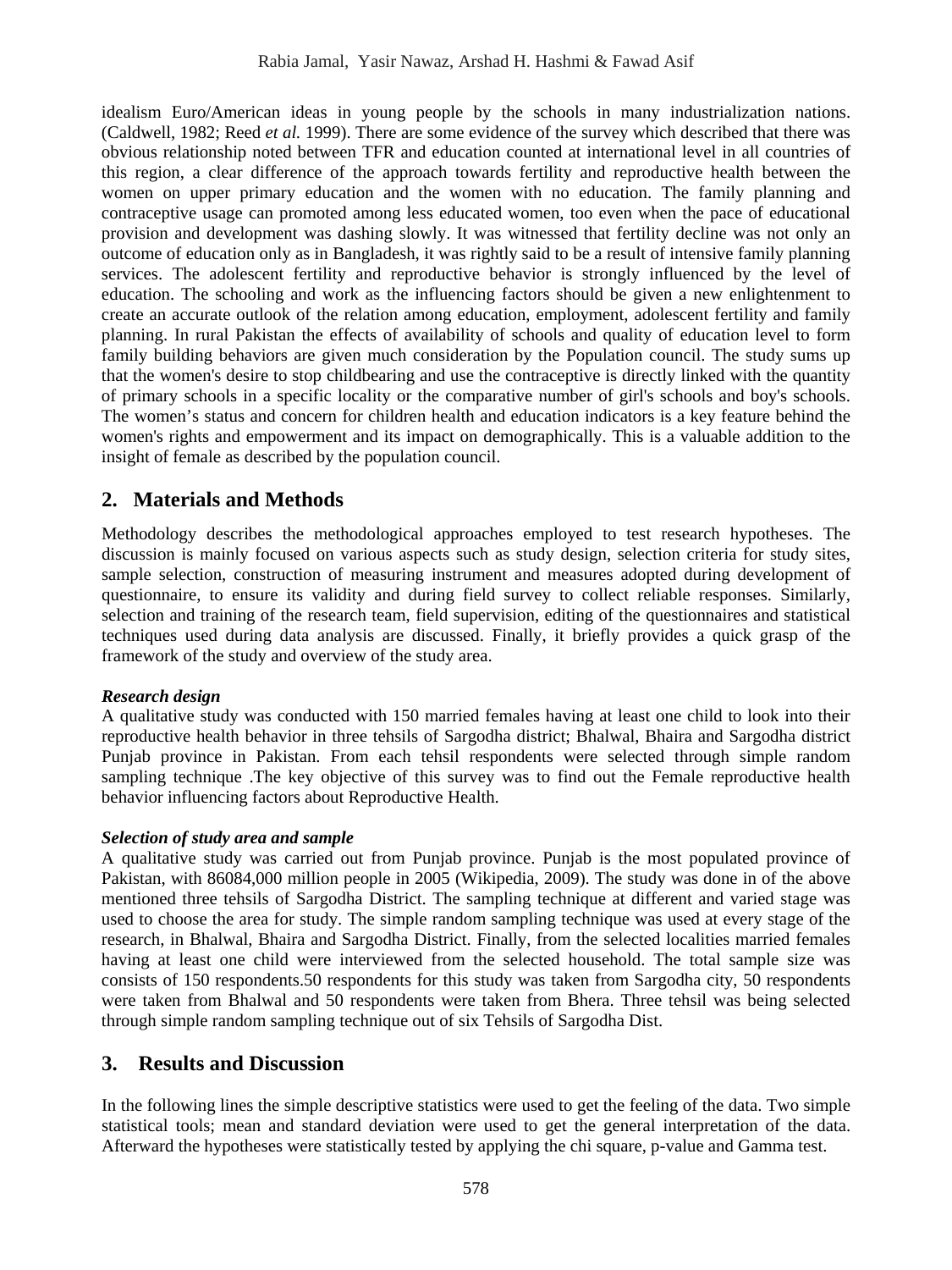| <b>Education of respondents</b> | <b>Frequency</b> | Percentage |
|---------------------------------|------------------|------------|
| Illiterate                      | 28               | 18.7       |
| Primary                         | 12               | 8.0        |
| Middle                          | 16               | 10.7       |
| Metric                          | 33               | 12.0       |
| Intermediate                    | 24               | 16.0       |
| Graduation                      | 17               | 11.3       |
| Master & Above                  | 20               | 13.3       |
| Total                           | 150              | 100        |

**Table 1.1 Distribution of the respondents according to their education** 

Table 1.2 indicates that majority 18.7% females were illiterate, 16.0 percent of them get intermediate education 13.3 completed their education till master 12.0 percent get metric education 11.3 percent get graduation education and only 10.7 percent get middle education, 8.0 percent respondents get primary education, while a. So above findings shows that majority of respondents 18.7 were illiterate in the whole research. So they have no enough knowledge about Reproductive Health Rights affected by their education.

|  | Table 1.2: Distribution of the respondent's husband according to their education |  |  |  |  |  |  |
|--|----------------------------------------------------------------------------------|--|--|--|--|--|--|
|--|----------------------------------------------------------------------------------|--|--|--|--|--|--|

| <b>Education of the respondents husband</b> | <b>Frequency</b> | <b>Percentage</b> |
|---------------------------------------------|------------------|-------------------|
| Illiterate                                  | 16               | 10.7              |
| Primary                                     | $\overline{4}$   | 2.7               |
| Middle                                      | 20               | 13.3              |
| Metric                                      | 44               | 29.3              |
| Intermediate                                | 13               | 8.7               |
| Graduation                                  | 31               | 20.7              |
| Master & Above                              | 22               | 14.7              |
| Total                                       | 150              | 100               |

Table 1.2 indicates that majority 29.3 percent of the respondents husbands get their metric education only, 20.7 are graduates, 14.7 were with master and above education 13.3 percent are with middle education 10.7 percent of husbands were illiterate, 8.7 percent are intermediate, only 2.7 percent got their primary education. So the above findings shows that mostly husbands get metric education but the ratio of graduates and holding masters education is satisfactory than their wife. This reveals that reproductive health rights are also affected by the education of respondent husband.

These tables show that the education rate in both partners effect women attitude towards their Reproductive Health Rights. In this research 63.3 percent respondents were not know about reproductive health rights. This shows the level of their education that immensely effecting their knowledge about reproductive health.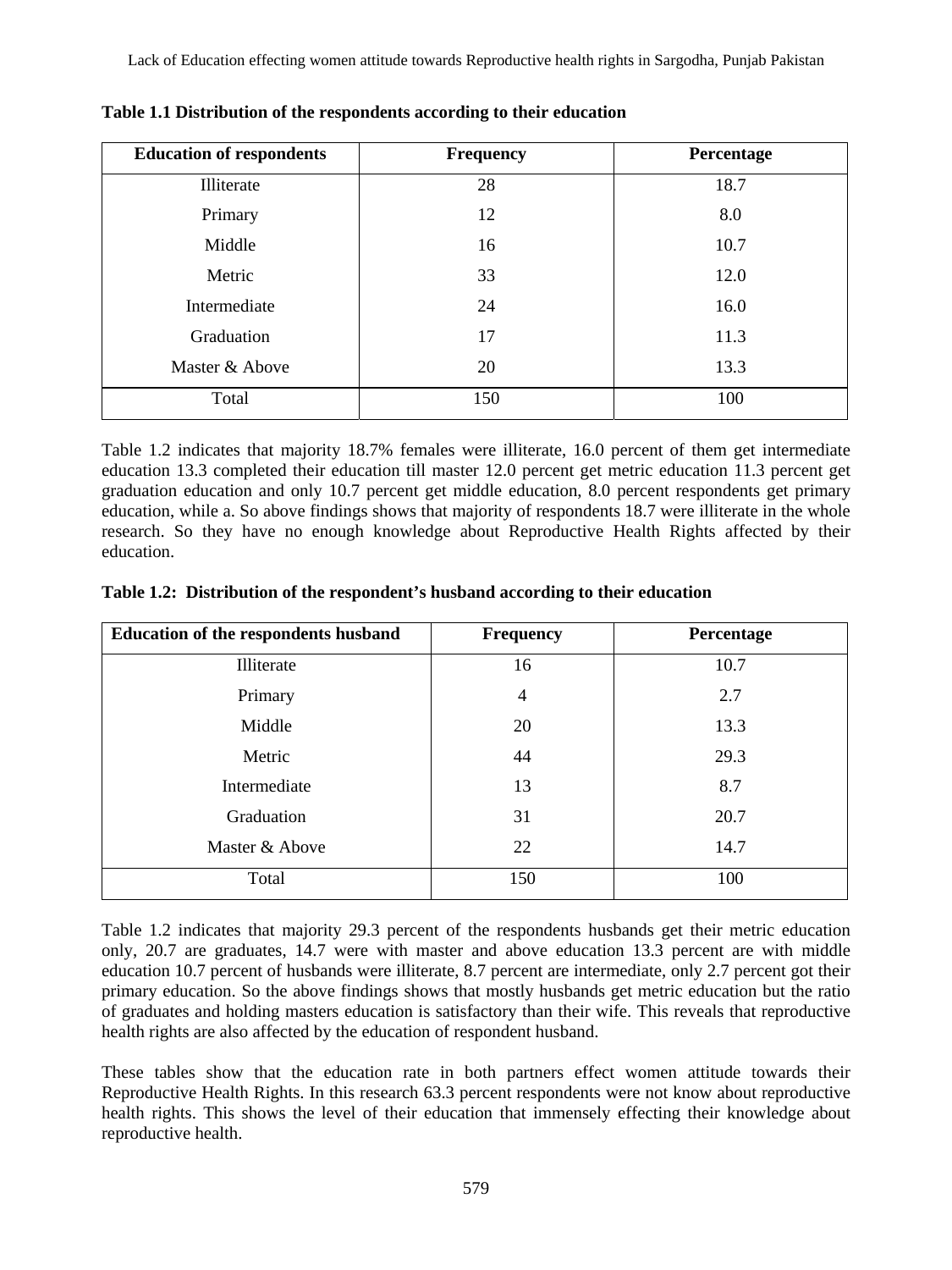**Hypothesis 1: Lack of awareness effect on women's reproductive rights.** 

| <b>Awareness</b>     | <b>Reproductive rights</b> |                         |                | <b>Total</b>              |  |
|----------------------|----------------------------|-------------------------|----------------|---------------------------|--|
|                      | Low                        | <b>Medium</b>           | High           |                           |  |
| Low                  |                            | 14                      |                | 24                        |  |
|                      | 29.2%                      | 58.3%                   | 12.5%          | 100.0%                    |  |
| <b>Medium</b>        | 19                         | 36                      |                | 63                        |  |
|                      | 30.2%                      | 57.1%                   | 12.7%          | 100.0%                    |  |
| <b>High</b>          |                            | 38                      | 21             | 63                        |  |
|                      | 6.3%                       | 60.3%                   | 33.3%          | 100.0%                    |  |
| <b>Total</b>         | 30                         | 88                      | 32             | 150                       |  |
|                      | 20.0%                      | 58.7%                   | 21.3%          | 100.0%                    |  |
| Chi-square $= 17.51$ | $d.f. = 4$                 | Significance = $.002**$ | Gamma $= .466$ | $**$ = Highly Significant |  |

|             | Table 1.3. Association between awareness about reproductive health and reproductive rights of the |  |
|-------------|---------------------------------------------------------------------------------------------------|--|
| respondents |                                                                                                   |  |

Table 1.3 presents the association between awareness towards reproductive health and their reproductive health. Chi-square value shows a highly-significant association between awareness towards reproductive health and their reproductive health. Gamma value shows a strong positive relationship between the variables. It means if the respondents had less awareness about their rights then they had also less reproductive rights. So the hypothesis "Lack of awareness effect on women's reproductive rights" is accepted.

This hypothesis is association between awareness about reproductive health and reproductive rights of the respondents which represents the low education level of the respondents which shows that respondents have no enough awareness about reproductive health and reproductive rights.

# **4. Recommendations**

Following recommendations were made on the basis of present findings:

- Men shall be educating to give women all due rights especially their reproductive rights and involve them in reproductive and contraceptive decision making. Awareness should be created women about freedom of expression and let join paid jobs, thereby making the family.
- Educational facilities should give to women equal to men in the society so that they can live free and can make decisions they like about their reproductive health and reproductive rights.
- We give equal opportunities to women in every sector of life.
- It is advisable that educational institutions must encourage education related to maternal health that would help in enhancing women knowledge about reproductive health.
- We must change our cultural values and increase female knowledge about reproductive rights.

# **References**

Caldwell, 1982. 1982 Theory of Fertility Decline. London: Academic Press.

Lam, et al, 1993. Increases in Education and Fertility Decline in Brazil. Paper presented at

The Annual Meeting of the Population learned and implications for AIDS prevention.

Levine *et al.* 1991; Martin and Juarez, 1994) Global Programs on AID, Geneva: World Health Organization.